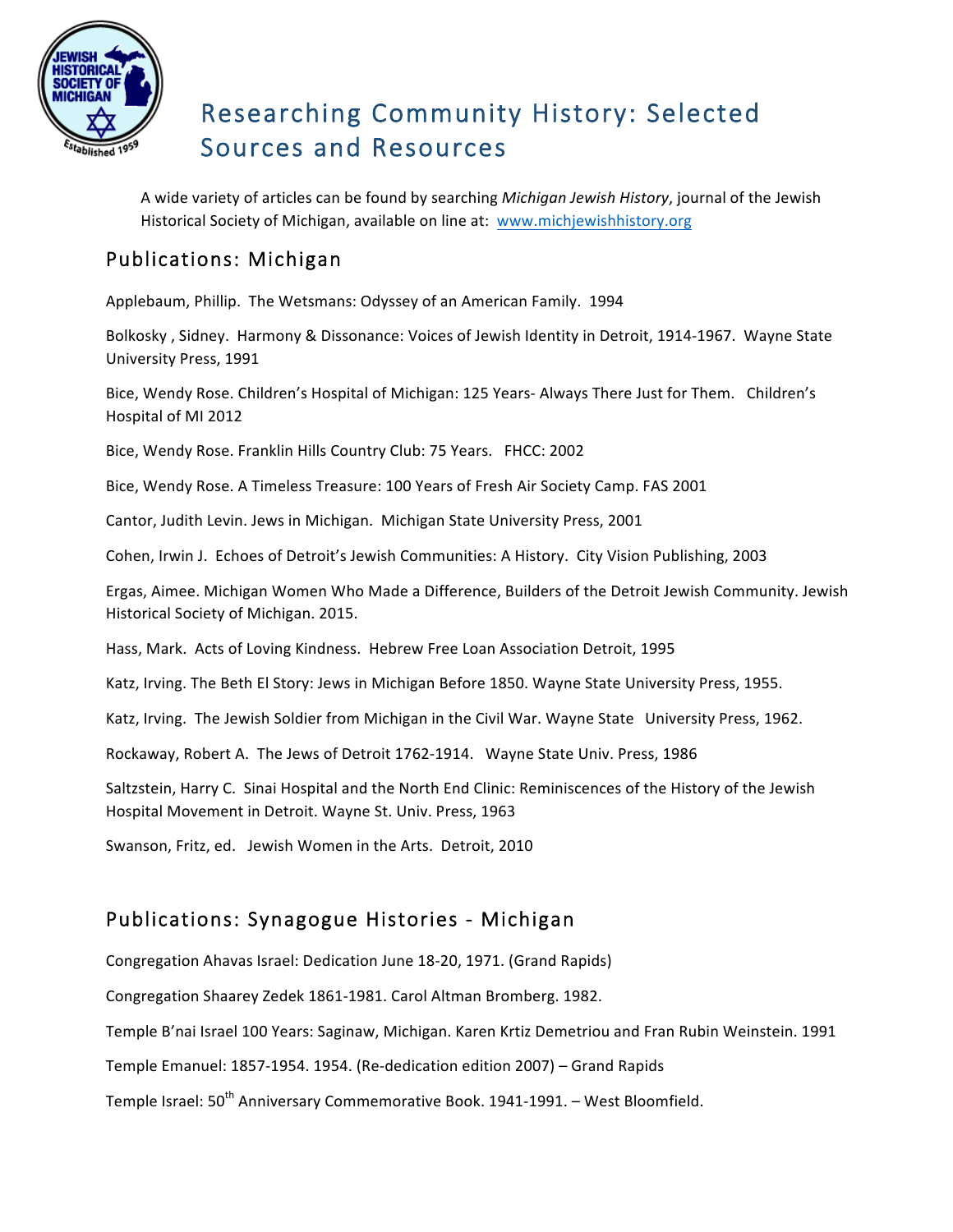#### Publications: Other

Plaut, Jonathan V. The Jews of Windsor 1790-1990: A Historical Chronicle. Dundurn Press. 2007.

Alex E. Friedlander. From Suwalki to St. Ignace: A History of the Rosenthal, Reinhartz, Winkelman and Related Families. 2 vols/ Breakaway Productions, 2003/

## Archives: Places to visit and/or access online (ask to see a finding aid)

Congregation Shaarey Zedek, Southfield (by appointment only): www.shaareyzedek.org

Detroit Public Library/Burton Collection: http://www.detroit.lib.mi.us/featuredcollection/burton-historicalcollection

Detroit Public Library Detroit Free Press archives (digitally available from Detroit Public Library only with a city library card)

Holocaust Memorial Center Library and Archive: http://www.holocaustcenter.org/

Leonard N. Simons Jewish Community Archives: http://jewishdetroit.org/programs/archives/

Leonard N. Simons Jewish Community Archives Photo collection: http://jfmd.pastperfectonline.com/

Northern Michigan University Archives: (includes Sam Cohodas papers) http://www.nmu.edu/archives/home-page

Rabbi Leo M. Franklin Archives, Temple Beth El: http://www.tbeonline.org/education/archives/

Temple Emanuel, Grand Rapids (by appointment only): www.templeemanuelgr.org

Temple Israel, West Bloomfield (by appointment only): www.temple-israel.org

Walter P. Reuther Archives at Wayne State University: www.reuther.wayne.edu

## Websites: collections and data available online only

Ancestory.com (subscription required): has resources such as census records

Bentley Historical Library, Univ. of Michigan, women in politics: http://bentley.umich.edu/research/guides/women/equalrights.php

Djnfoundation.org: The archives and complete collection of all issues of the Detroit Jewish News (and soon the Jewish Chronicle) dating to 1942.

Findagrave.com: Free site with images of headstones and other details.

Irwin I. Cohn Jewish Cemetery Index http://cemeteries.jewishdetroit.org/